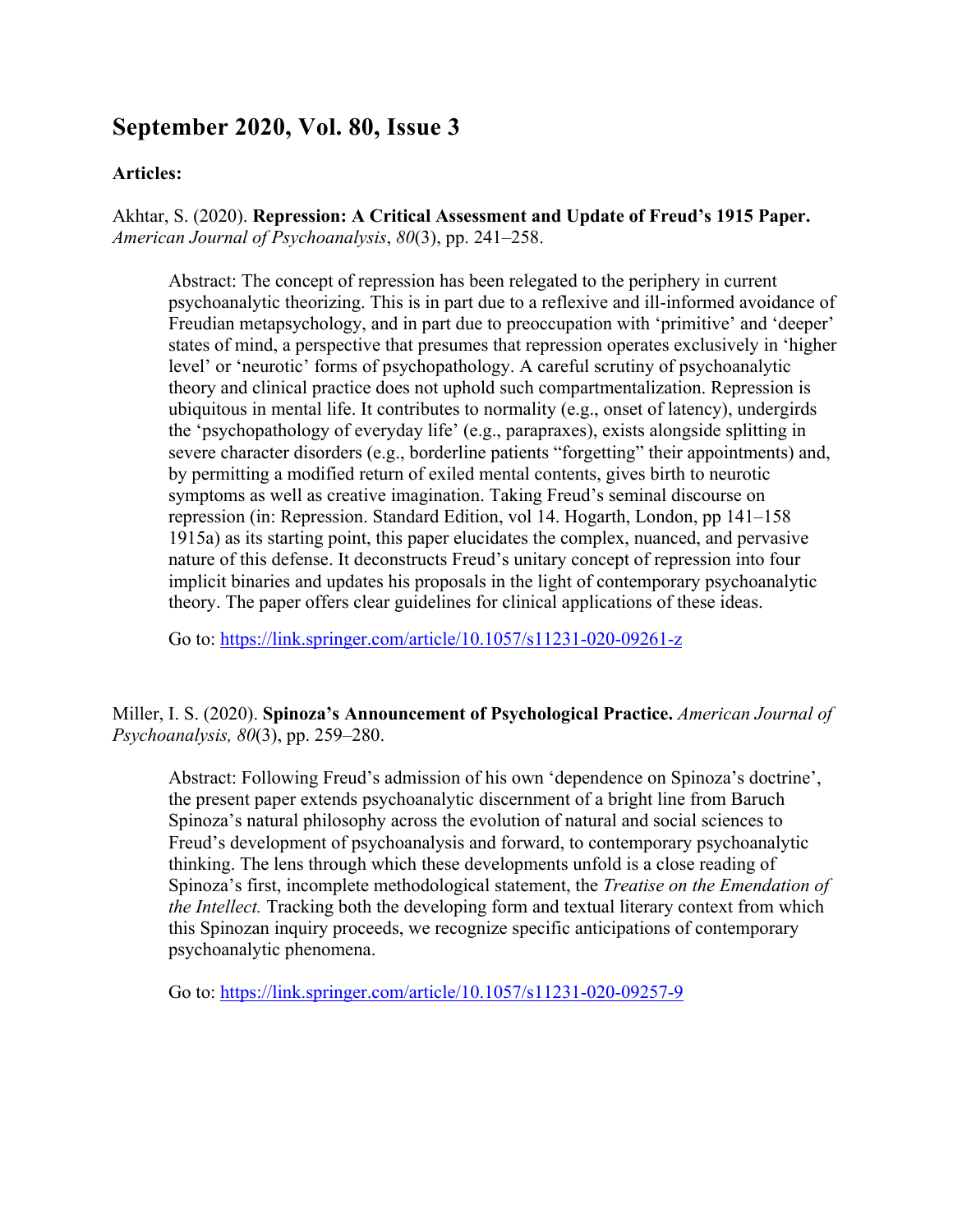Balbuena, F. (2020). **Sabina Spielrein: From Being a Psychiatric Patient to Becoming an Analyst Herself.** *American Journal of Psychoanalysis*, *80*(3), pp. 281–308.

Abstract: In this paper, I evaluate Sabina Spielrein's life and ideas from a contemporary understanding. I do this by considering the context and situation in which she lived: a journey from being a hospitalized psychiatric patient to becoming a psychoanalyst herself. From her crucial life experiences she learned that the main psychic conflicts stem from the struggle between life and death, and not from opposing ego drives and sexual desires. Spielrein's considerable creative potentials were nurtured, as well as blocked by her inner conflicts, but also by the enormous historical conflicts of her time.

Go to: https://link.springer.com/article/10.1057/s11231-020-09260-0

# Oliveira, R. A. (2020). **The Father and the Paternal Function in the Psychoanalytical Process: Theoretical and Clinical Issues**. *American Journal of Psychoanalysis*, *80*(3), pp. 309– 330.

Abstract: The author addresses the essential aspects regarding the definition of the paternal function in metapsychological terms: how it forms and develops in the mental world, which functions it serves, or could come to serve, in the dynamic of mental functioning, and lastly, the consequent clinical implications, in particular the formation and development of symbolic capacity. In the second part, using two clinical vignettes and a clinical case, the author attempts to discuss its link to the theme of masculinity, suggesting a brief reflection on the challenges presented to the specificities of the analytical clinic.

Go to: https://link.springer.com/article/10.1057/s11231-020-09262-y

## Hoffer, A. (2020). **Psychoanalysis as a Two-Person Meditation: Free Association, Meditation and Bion**. *American Journal of Psychoanalysis*, *80*(3), pp. 331–341.

Abstract: This paper is based on the commonality between free association and the practice of Buddhist meditation in light of the surprising fact that both great traditions devoted to healing human suffering rely on the same fundamental method. After reviewing some aspects of free association and evenly-suspended attention, relevant aspects of Buddhist meditation and Buddhism as a psychology, including thinking and emotion, are compared and contrasted with psychoanalysis. The Buddhist insight of impermanence is highlighted. Freud's telephone metaphor becomes the basis for a discussion of psychoanalysis as a two-person meditation. Bion's proposal for the analyst to eschew memory and desire to be in the moment with his patients serves as an introduction to a case by Thomas Ogden which illustrates both Bion's points and provides an example of a two-person meditation.

Go to: https://link.springer.com/article/10.1057/s11231-020-09259-7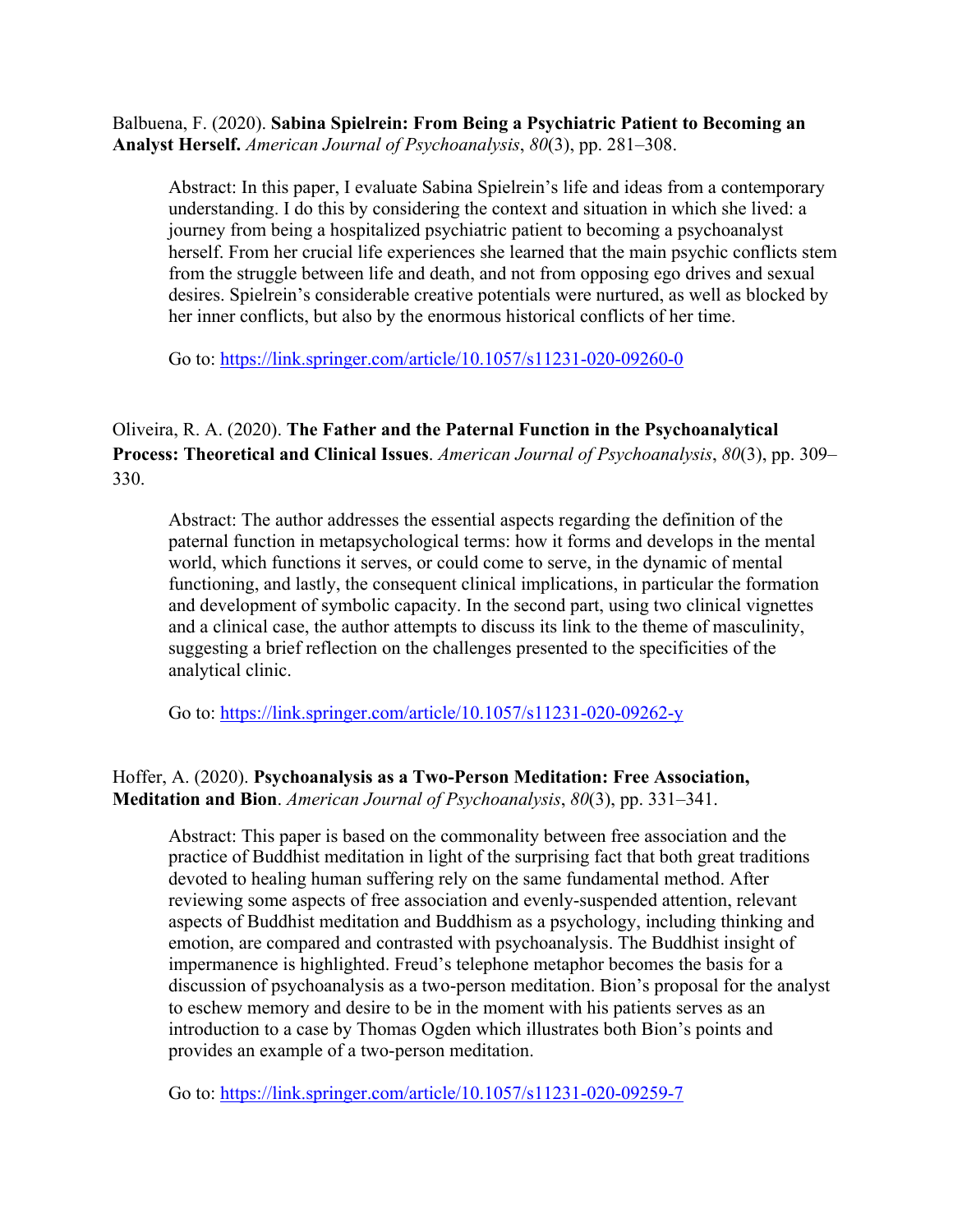Melmed, M. L. (2020). **Bound by Infinities: Technology, Immediacy and Our Environmental Crisis.** *American Journal of Psychoanalysis*, *80*(3), pp. 342–353.

Abstract: This paper explores the relationship between human desire, technology, and imagination, emphasizing (1) the phenomenology of this relationship, and (2) its ontological and ecological ramifications. Drawing on the work of Bion and Winnicott, the paper will develop a psychoanalytic container for attitudes contributing to our current climate-based crisis, paying special attention to the problematic effect technology has had on our sense of time and place. Many of our technologies stunt sensuous engagement, collapse psychic space, diminish our capacity to tolerate frustration, and blind us to our dependence on worlds beyond the human. In short, our technologies trouble our relationship to our bodies and other bodies. The paper argues that omnipotent fantasies organizing our relationship to technology, to each other, and to the nonhuman world, have cocooned us in a kind of virtual reality that devastates a sense of deep obligation to the environment.

Go to: https://link.springer.com/article/10.1057/s11231-020-09258-8

### **Book Reviews:**

DeYoung, P. (2020). **Book Review:** *Uncovering the Resilient Core: A Workbook on the Treatment of Narcissistic Defenses, Shame, and Emerging Authenticity*, by Patricia Gianotti and Jack Danielian, Routledge, New York and Abingdon, 2017, 203 pp. *American Journal of Psychoanalysis*, *80*(3), pp. 354–357.

This workbook was written to complement *Listening with Purpose: Entry Points into Shame and Narcissistic Vulnerability* (Danielian and Gianotti, 2012). The earlier volume, a dense theoretical text, explored the intricate, deeply split and self-deceptive ways in which relationally injured people create personal worlds of ostensible safety that become isolated bastions of misery. We know such patients as "narcissistic." Their self-systems resist change by repeating patterns that keep their misery dissociated and projected outward. In *Listening with Purpose*, Danielian and Gianotti also made a comprehensive case for an empathic mode of listening that slowly helps these patients make contact with the vulnerable self-experience that shames and terrifies them. Such listening allows authenticity – the experience of a genuine, worthy core self – to replace hidden misery bit by bit.

The workbook begins with that optimistic vision, advertised boldly in its title: a resilient core will be uncovered; authenticity will emerge. The rigidities of "narcissism" (as defined by relational psychoanalysis, not by DSM symptomology) can, indeed, be treated successfully in psychotherapy; the workbook carries this optimism forward with the promise to show us how it can be done. In straightforward persuasive language, Gianotti and Danielian repeat major ideas from their previous work, offering video vignettes and questions for discussion that help elaborate principles of practice around each idea.

Go to: https://link.springer.com/article/10.1057/s11231-020-09253-z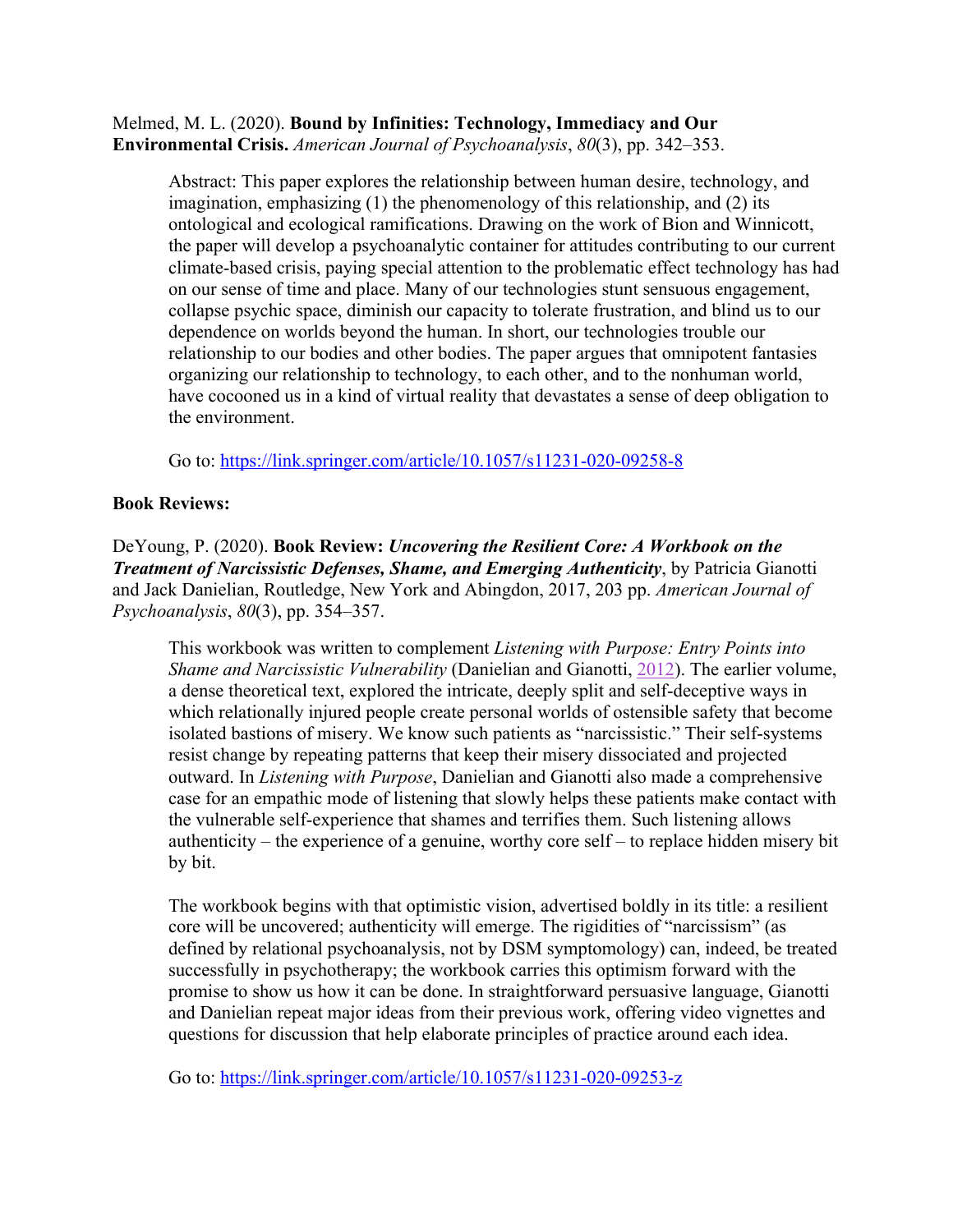Rachmani, V. (2020). **Book Review:** *De-Idealizing Relational Theory: A Critique From Within* edited by Lewis Aron, Sue Grand and Joyce Slochower, Routledge, Abingdon and New York, 2018, 239 pp. AND *The Unobtrusive Relational Analyst: Explorations in Psychoanalytic Companioning* by Robert Grossmark, Routledge, Abingdon and New York, 2018, 207 pp. *American Journal of Psychoanalysis*, *80*(3), pp. 358–36.

Joyce Slochower, an editor of the thought-provoking compilation, *De-Idealizing Relational Theory*, introduces her lead chapter, "Going too far: Relational Heroines and Relational Excess" (pp. 8–34), with this statement from her previous writing: "Every psychoanalytic theory is organized around an implicit clinical ideal—a vision of the kind of analyst we want to be and the kind of change we hope psychoanalysis will effect (p. 8). This volume encompasses that ideal. Every author included here has a significant psychodynamic past from which he or she set out, a theoretical and clinical present with which they work—and another to which they aspire. Branding themselves relational or not, this book enables the reader to safely determine where within the Relational turn in psychoanalysis that they themselves fit and stimulates any personal biases or criticisms of it. These range from those principles discovered in their formative education that they cannot relinquish, to the theory that they now generally uphold, what they want not to forget, what they wish to alter or even discard, and moreover, what feels missing or insufficient.

Go to: https://link.springer.com/article/10.1057/s11231-020-09255-x

Blackman, J. S. (2020). **Book Review:** *Silent Virtues: Patience, Curiosity, Privacy, Intimacy, Humility, and Dignity*, by Salman Akhtar, Routledge, Abingdon and New York, 2019, 192 pp. *American Journal of Psychoanalysis*, *80*(3), pp. 362–370.

The "silent analyst" has been an object of caricature and derision for many decades. About 30 years ago, Sandor Abend gave a lecture to the Virginia Psychoanalytic Society about very lengthy psychoanalytic treatments. In describing a patient he had inherited from Jacob Arlow, he mentioned that the patient complained, "You talk even less than Dr. Arlow did!" Dr. Abend astutely explained how he handled the many transference elements in such complaints.

From a different viewpoint, as early as 1937 Sandor Lorand (1937) warned psychoanalysts that very depressed patients needed interaction, and that silence would cause more difficulty in the treatment. With the advent of transference-focused therapy, mentalization-based therapies, intersubjective and self-psychological techniques, stereotyped silence has all but disappeared as a prescribed attitude for the analyst….

Go to: https://link.springer.com/article/10.1057/s11231-020-09252-0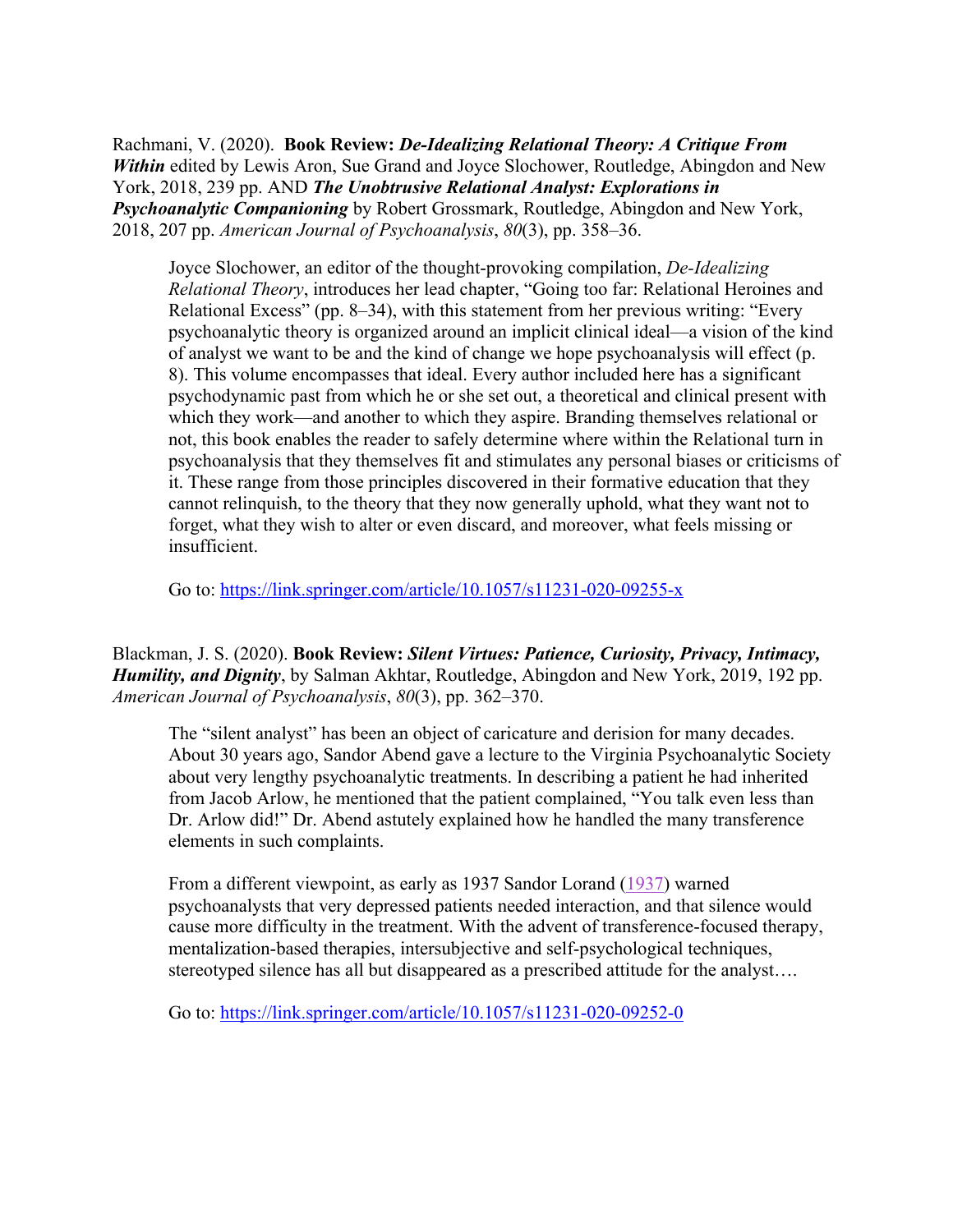Bacciagaluppi, M. (2020). **Book Review:** *Psychoanalysis Listening to Love: Passion and Bonds*, by Simonetta Diena, Routledge, Abingdon and New York, 2018, 206 pp. *American Journal of Psychoanalysis*, *80*(3), pp. 371–374.

Simonetta Diena lives and works in Milan, Italy, as I do. As Francesco Barale says in the Preface (p. xv), Diena's clinical practice "is starred with a rich repertory of literary, poetic, artistic, and musical references" to the theme of love. On the front cover, this theme is synthesized by a picture by Chagall of a couple of lovers floating through the air. Barale then reveals his orthodox Freudian orientation when he speaks of "the combination between libidinal and aggressive components" (p. xvi).

In the Introduction (p. xl–xlii), Diena lists the twelve chapters of the book. The first concerns the theoretical psychoanalytical contributions to the subject of love. The second discusses the earliest mother-child relationship. The third deals with adult love. The theme of the fourth is abandonment. The fifth explores the question of "fatal love," to which death is the final solution. The sixth is on transference love. The seventh concerns the early loss of the first love object. The title of the eighth is "Love in old age." Chapter Nine concerns adultery. The tenth chapter concerns "The incapacity to love." Chapter Eleven is on homosexuality. Finally, in the last chapter Diena discusses the theme of love in several films. In each chapter there are one or two case histories.

Go to: https://link.springer.com/article/10.1057/s11231-020-09251-1

Turtz, J. (2020). **Book Review:** *Nonlinear Psychoanalysis: Notes from Forty Years of Chaos and Complexity Theory*, by Robert M. Galatzer-Levy, Routledge, Abingdon and New York, 2017, 273 pp. *American Journal of Psychoanalysis*, *80*(3), pp. 375–378.

We are currently participating in a radical shift from a linear mechanistic worldview that is reductionist in its understanding of the world to a nonlinear dynamic worldview that takes interaction and holism as its foundations. Working at what is referred to as the edge of chaos is a challenging, but exciting possibility, where small inputs lead to large changes and where strange attractors and fractals emerge in novel, creative, sudden and surprising manners. Given the advances in chaos and complexity theory over the past half-century, it seems to me vital that psychoanalysts become more familiar and well versed with nonlinear dynamic systems theory in order to further our understanding of the mysteries of the psychoanalytic process. And Galatzer-Levy's book, Nonlinear Psychoanalysis: Notes from Forty Years of Chaos and Complexity Theory, should, in my estimation, become a classic in this new tradition.

Go to: https://link.springer.com/article/10.1057/s11231-020-09256-w